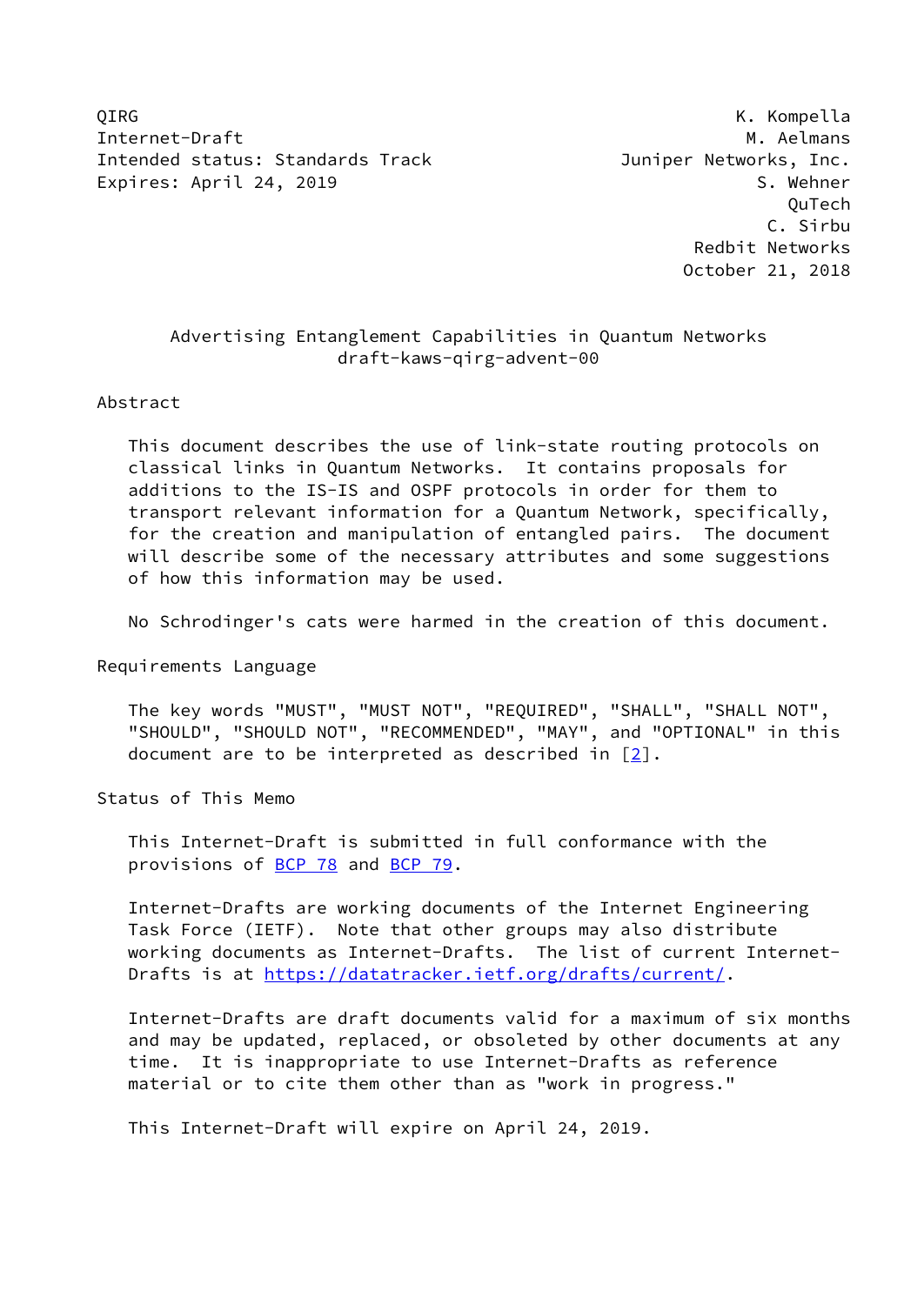<span id="page-1-1"></span>Internet-Draft Movertising EntCap October 2018

Copyright Notice

 Copyright (c) 2018 IETF Trust and the persons identified as the document authors. All rights reserved.

This document is subject to **[BCP 78](https://datatracker.ietf.org/doc/pdf/bcp78)** and the IETF Trust's Legal Provisions Relating to IETF Documents [\(https://trustee.ietf.org/license-info](https://trustee.ietf.org/license-info)) in effect on the date of publication of this document. Please review these documents carefully, as they describe your rights and restrictions with respect to this document. Code Components extracted from this document must include Simplified BSD License text as described in Section 4.e of the Trust Legal Provisions and are provided without warranty as described in the Simplified BSD License.

# Table of Contents

|                                                | $\overline{2}$ |
|------------------------------------------------|----------------|
| 1.1. Definitions and Notation                  | $\overline{3}$ |
| 2.                                             | 6              |
| 3.                                             | $\overline{1}$ |
| 3.1.                                           | $\overline{1}$ |
| 3.2.                                           | 9              |
| 3.3.                                           | 9              |
| 3.4.                                           | 10             |
| $\underline{4}$ . The (Ab)use of Protocols     | 10             |
| A Brief Primer on Link-state Protocols<br>4.1. | 10             |
| 4.2.                                           | 12             |
| 4.3.                                           | 12             |
| 5.                                             | 13             |
| 6.                                             | 13             |
| 7.                                             | 13             |
| 8.                                             | 13             |
| Normative References<br>8.1.                   | 13             |
| Informative References<br>8.2.                 | 14             |
| Authors' Addresses                             | 15             |
|                                                |                |

#### <span id="page-1-0"></span>[1](#page-1-0). Introduction

 Quantum networking is an emerging field using the strange (even counterintuitive) properties of quantum mechanics to bring new, useful capabilities to networking. One of these is "entanglement"  $[8]$  $[8]$ , where the state of a group of particles must be described as a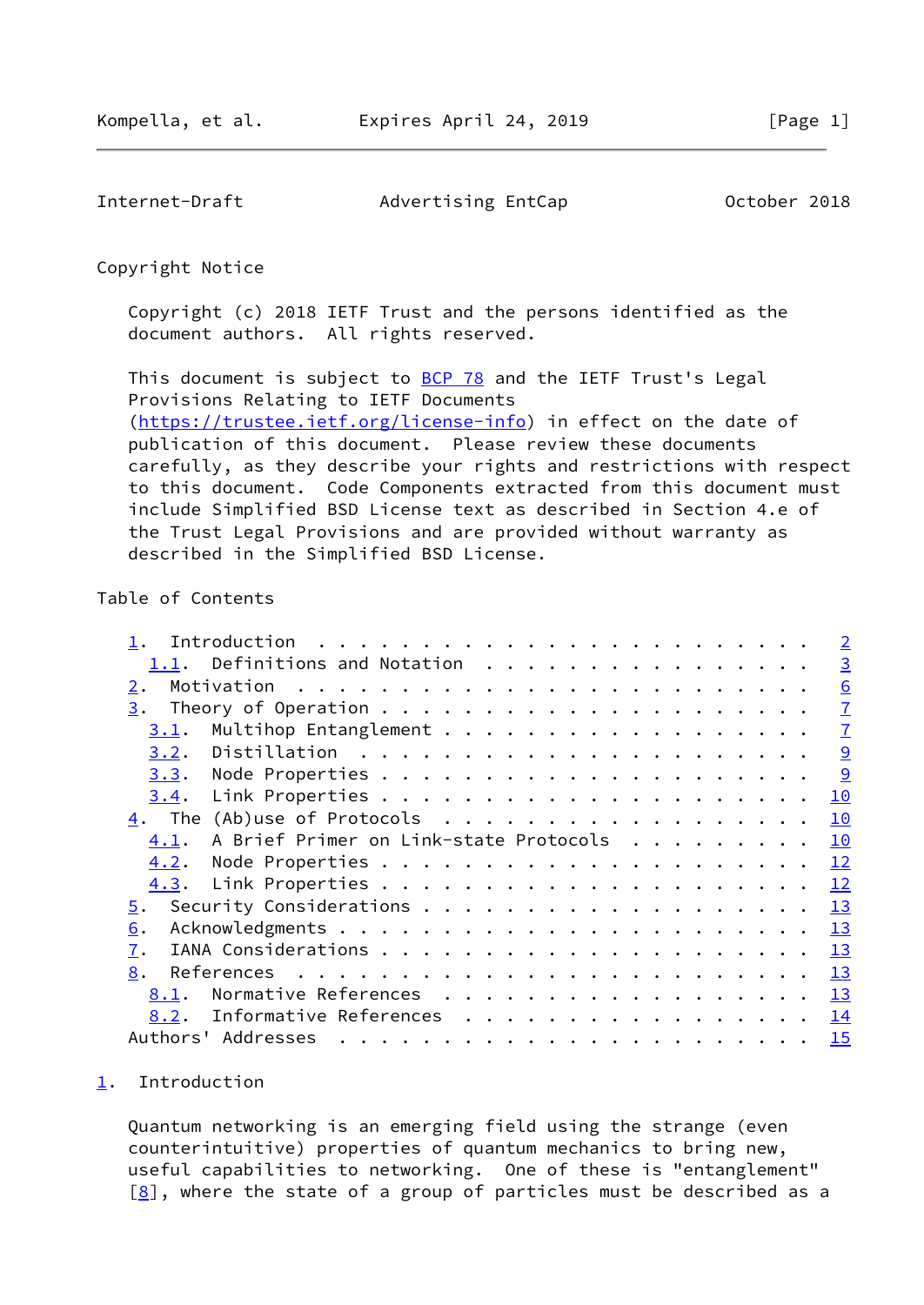unit -- it cannot be decomposed to the state of each particle independently. Entangled pairs (often called EPR pairs, abbreviated here as EP) of particles can be used for quantum teleportation  $[10]$  $[10]$ and for quantum key distribution (QKD)  $[14]$  $[14]$ .

Kompella, et al. Expires April 24, 2019 [Page 2]

<span id="page-2-0"></span>

Internet-Draft Advertising EntCap October 2018

 A Quantum Network consists of quantum nodes and links. Here, we will be concerned with controllable quantum nodes (CQN) that allow control decisions. We posit a classical network parallel to the quantum network, with classical nodes (CN) and links. A classical node is colocated with a quantum node; a classical link may be a fiber or wavelength parallel to the corresponding quantum link. Such a classical link is required by most quantum methods to create EPs deterministically or in a heralded fashion, where the creation of EPs is deterministic conditioned on a specific signal. To make useful decisions, it is desirable to augment this data to describe the capabilities and states of quantum nodes and links.

 This document proposes to carry entanglement capability data as Type Length Values (TLVs) over IS-IS or OSPF link-state advertisements over the corresponding classical network. A subset of the CQNs may run quantum applications such as QKD; these nodes may want to initiate multihop EPs.

 Once an EP is created, the state of one particle ("quantum bit" or qubit) of an EP can be transferred to another qubit within the same QN by a process known as swapping or a SWAP gate  $(12)$ ). Also, several pairs of imperfectly entangled qubits can be "distilled"  $([13])$  $([13])$  $([13])$  to fewer but "better entangled" qubits.

 Long distance entanglement can be produced from piecewise short distance entanglement: Given an EP between CQN A and CQN B, and another EP between CQN B and CQN C, one can create an EP between CQN A and CQN C by a process known as an "entanglement swap". These operations can be used to manipulate EPs to improve their lifetimes or their quality, or to create multihop EPs. Physically, qubits can be realized in many ways. For example, they can be represented by the energy levels of Nitrogen Vacancy (NV) Centers in diamond ( $[16]$  $[16]$ ,  $[17]$ ). Logically, a qubit can be classified as a "communication qubit", a "traveling qubit" or a "storage qubit".

This document primarily discusses the exchange of quantum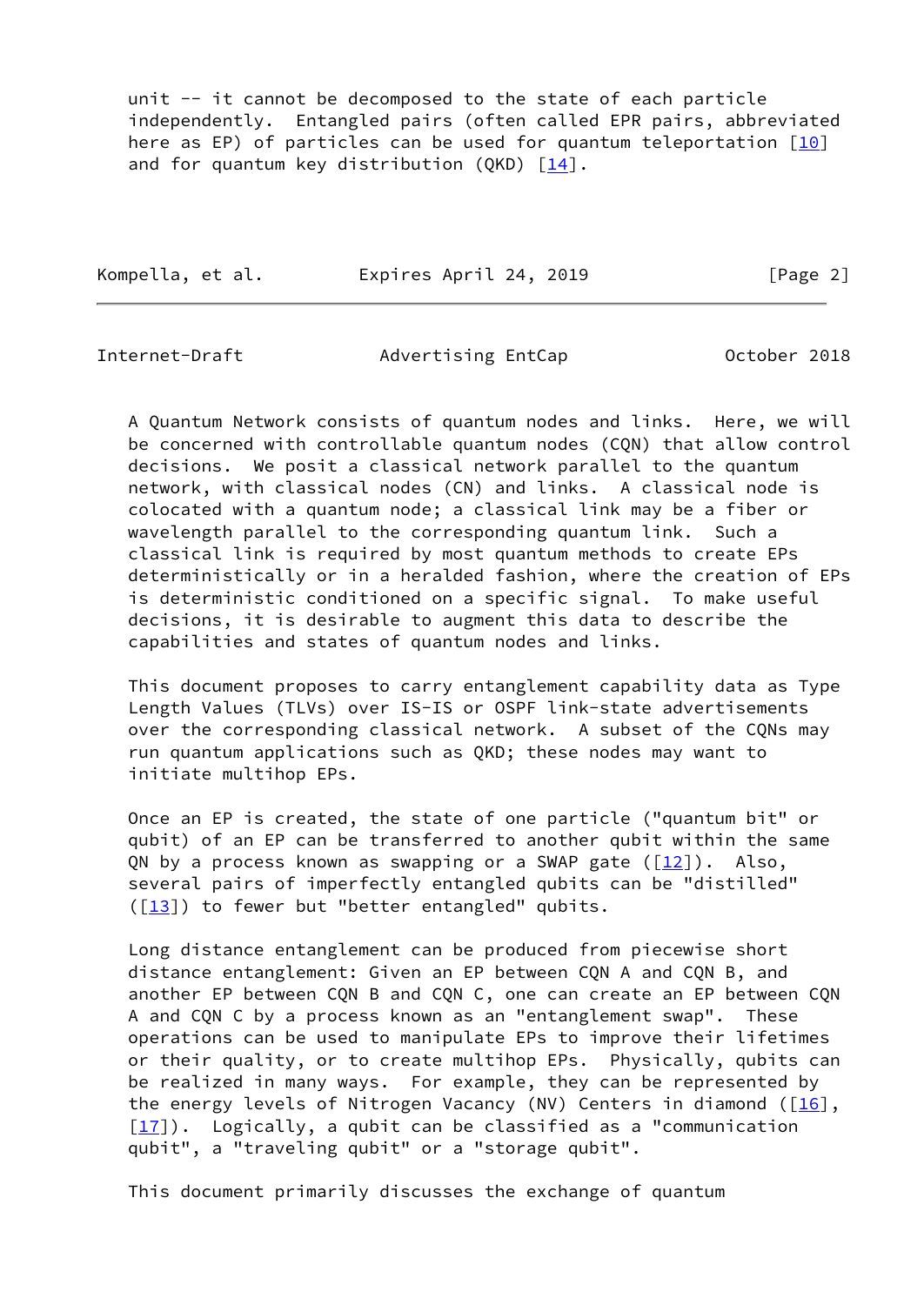capabilities over a classical network. Some illustrative examples of how these capabilities can be used in a quantum network may be given, but this document should not be considered authoritative on these procedures.

<span id="page-3-0"></span>[1.1](#page-3-0). Definitions and Notation

The following terms are used in this document:

 Quantum link: A quantum link is a connection transporting traveling qubits, typically photons. This could be a physical link. This document does not describe the usage of this link.

| Kompella, et al. | Expires April 24, 2019 | [Page 3] |
|------------------|------------------------|----------|
|------------------|------------------------|----------|

Internet-Draft Advertising EntCap October 2018

- Classical link: A classical link is a connection transporting packets. This could be a physical link. The proposed extensions in this document use these links to exchange capabilities.
- Controllable Quantum Node (CQN): A controllable quantum node is a quantum device consisting of at least one qubit, capable of performing (a subset of) the following operations described in detail below: storing qubits for some amount of time, performing quantum operations such as entanglement distillation and entanglement swapping, and producing entanglement between the nodes and traveling qubits. The latter are generally realized using photons over fibers or through free space.

 The term controllable refers to the fact that external control in software is capable of selecting the desired operations and qubits to use. Such nodes can be quantum repeaters that allow choices of operations to be made, as well as quantum end nodes capable of executing complex application protocols [[14\]](#page-15-4). Quantum repeaters that merely allow timing control, such as automatic entanglement swapping whenever qubits arrive in a specific timing interval, will not be referred to as CQN. Such automated repeaters can be seen as lying at the quantum physical layer and do not enter routing or other decision making, apart from being switched on or off, and hence are not relevant to advertisement protocols like the ones considered here.

Quantum end node (QEN): In this document, a quantum end node  $[14]$  $[14]$  is one of a pair of quantum nodes forming a entanglement via a sequence of zero or more CQNs. Quantum end nodes typically run a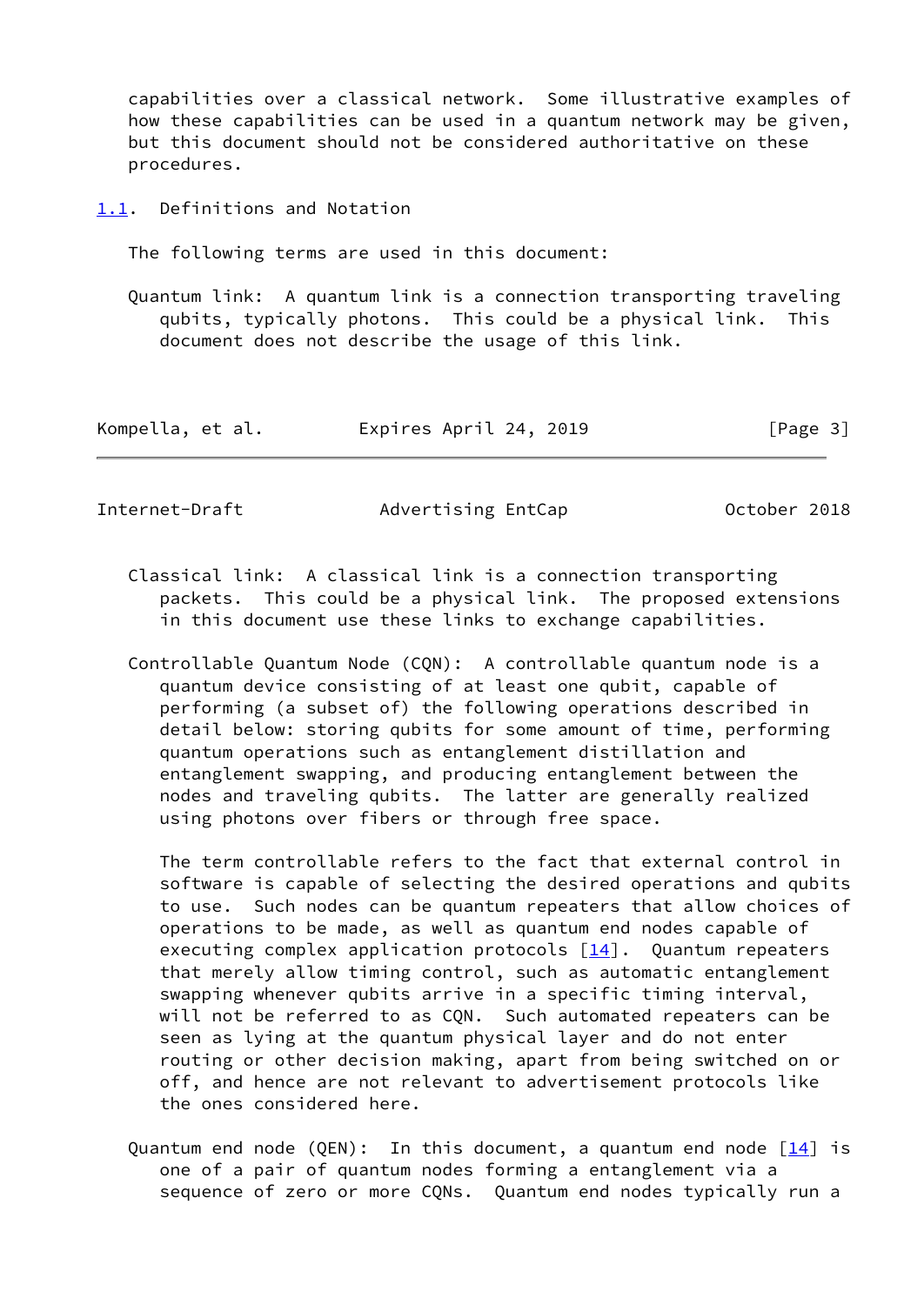higher-layer quantum application such as QKD.

 Communication qubit: A qubit is called a communication qubit if it is possible to produce entanglement between this qubit and a traveling photon. This can be done by emission from the quantum node, that is, entanglement is produced between the qubit and the photon which is emitted from the quantum node. This process has been demonstrated in a number of physical systems that can be used as quantum nodes such as NV in diamond  $([16]$  $([16]$ ,  $[17])$  $[17])$ , Ion Traps  $(\lceil \frac{18}{18} \rceil)$  and Neutral Atoms  $(\lceil \frac{19}{18} \rceil)$ . An example of a communication qubit is the electron spin of the NV in diamond system  $(\frac{15}{10})$ . Entanglement between a communication qubit and traveling photons can also be produced by absorption. Examples include atomic ensemble memories ( $[20]$  $[20]$ ).

 A communication qubit c at CQN A is denoted by c@A, or simply c (if the node A is understood).

Kompella, et al. Expires April 24, 2019 [Page 4]

Internet-Draft Movertising EntCap October 2018

 Storage qubit: A qubit is called a storage qubit if the node has the capability to use this qubit as a (temporary) quantum memory, but the qubit cannot serve as a communication qubit. To make storage qubits useful a node is required to possess the ability to transfer the state of a communication qubit to a storage qubit. An example of a storage qubit is the nuclear spin in the NV in diamond system  $[16]$  $[16]$ .

A storage qubit s at node B is denoted s@B.

 Entangled Pair (EP): An entangled pair is a special state of two qubits, known as an EPR pair  $[8]$  $[8]$ . An entangled pair of qubits c@A and c@B is denoted [[c@A, c@B]].

 The process of entangling two particles c@A and c@B is denoted as follows:

ent(c@A, c@B) -> [[c@A, c@B]]

 ent(c@A, c@B) may take time T and succeed with probability P, and yield an entangled pair [[c@A, c@B]] of fidelity F.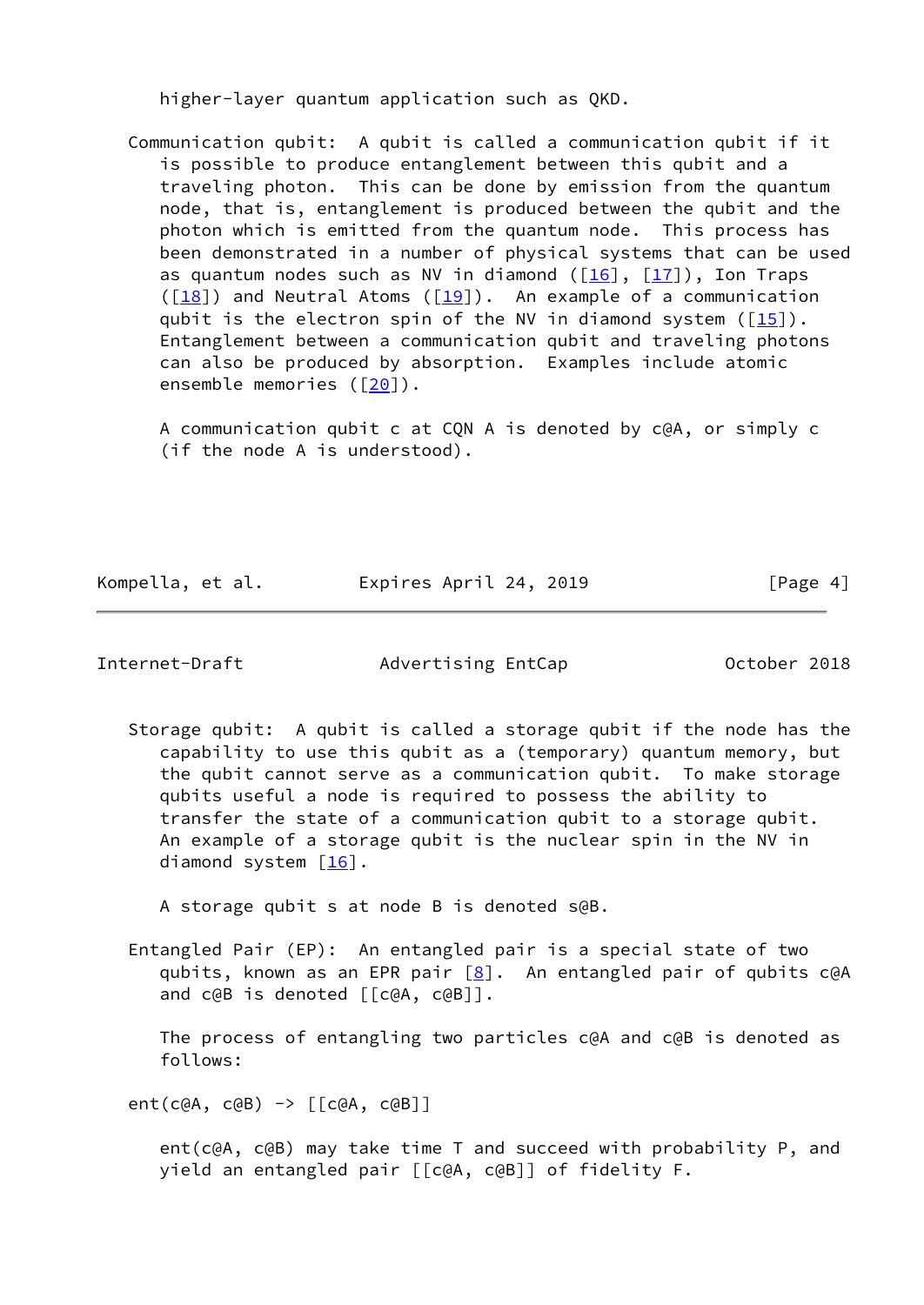- Fidelity: A measure of the quality of the entanglement of an EP (xref target='QFid'/>). Fidelity lies in the interval [0, 1] where a higher value indicates better quality; usable fidelity values lie in the half-open interval (0.5, 1].
- Swap: Two qubits located in the same CQN can interchange states  $([13])$  $([13])$  $([13])$ . For example, the states of a communication qubit and a storage qubit at A can be swapped as follows:

swap(c@A, s@A)

 If c@A was entangled with c@B, the result is that s@A is now entangled with c@B.

 Distillation: Distillation is the process of turning a large number of weakly entangled states into a smaller number of highly entangled states  $([13])$  $([13])$  $([13])$ .

 For example, EPs [[c1@A, c1@B]] and [[c2@A, c2@B]] of fidelities F1 and F2 respectively may be distilled as follows:

dist([[c1@A, c1@B]], [[c2@A, c2@B]]) -> [[c3@A, c3@B]]

 If distillation is successful, the fidelity F3 of [[c3@A, c3@B]] will be higher than F1 and F2.

| Kompella, et al. | Expires April 24, 2019 | [Page 5] |
|------------------|------------------------|----------|
|------------------|------------------------|----------|

<span id="page-5-0"></span>Internet-Draft Movertising EntCap October 2018

 Entanglement Swap: Given two EPs [[c@A, c1@B]] and [[c2@B, c@C]], one can perform an entanglement swap:

entSwap([[c@A, c1@B]], [[c2@B, c@C]]) -> [[c@A, c@C]]

 to create a new EP between q@A and q@C. This is how "multihop" EPs are created from a sequence of "single-hop" EPs.

 The swap operation can also be used within a CQN. A possible use case is when there aren't enough communication qubits to create the needed EPs. If, in the above example, B doesn't have two communication qubits c1 and c2, the following can be done:

ent(c@A, c@B)  $\rightarrow$  [[c@A, c@B]] # entangle swap(c@B, s@B) -> [[c@A, s@B]] # swap EP to storage qubit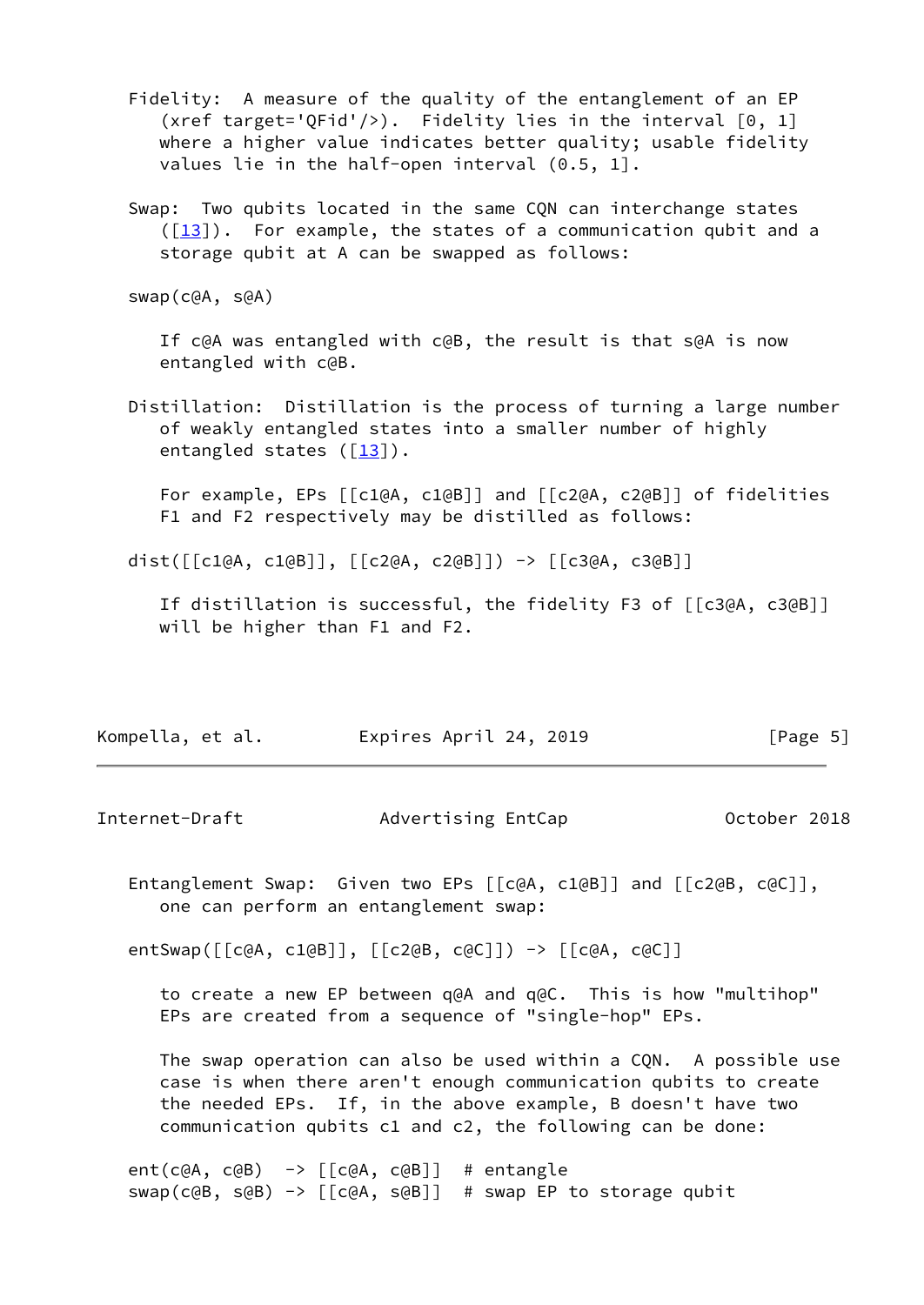ent(c@B, c@C)  $\rightarrow$  [[c@B, c@C]] # use freed up qubit c@B swap(s@B, c@B) -> [[c@A, c@C]] # create multihop EP

<span id="page-6-0"></span>[2](#page-6-0). Motivation

 Consider the following (very simple) quantum network consisting of QENs A and B, and CQNs X, Y, Z, U, V. The goal is to create an EP between qubits at A and at B, perhaps for the high-level task of QKD between A and B.

 $X - Y - Z$  . . A B B A, B: QEN . . X, Y, Z, U, V: CQNs

From A's point of view, here are a number of questions:

- 1. Is B reachable from A via quantum links that allow EP creation?
- 2. If so, along what sequence(s) of quantum nodes?
- 3. Can each pair of adjacent CQNs in this sequence form EPs? If so, how long will it take, and what fidelity can be expected?
- 4. If each pair of adjacent CQNs successfully forms EPs of sufficient fidelity, can these be swapped to form a multihop EP between A and B?
- 5. If a multihop EP between A and B were to be formed, would it be of good enough fidelity, or should a second multihop EP be formed and the two EPs distilled into one high fidelity EP? How many times should this process be repeated?

| Kompella, et al. | Expires April 24, 2019 | [Page 6] |
|------------------|------------------------|----------|
|------------------|------------------------|----------|

<span id="page-6-2"></span>Internet-Draft Movertising EntCap October 2018

 6. If the overall answer is Yes, should A proceed via sequence A, X, Y, Z, B, or sequence A, U, V, B?

 This document aims to provide all CQNs in a quantum network with the information they need to answer such questions, and to create EPs at their desired fidelity and speed.

<span id="page-6-1"></span>[3](#page-6-1). Theory of Operation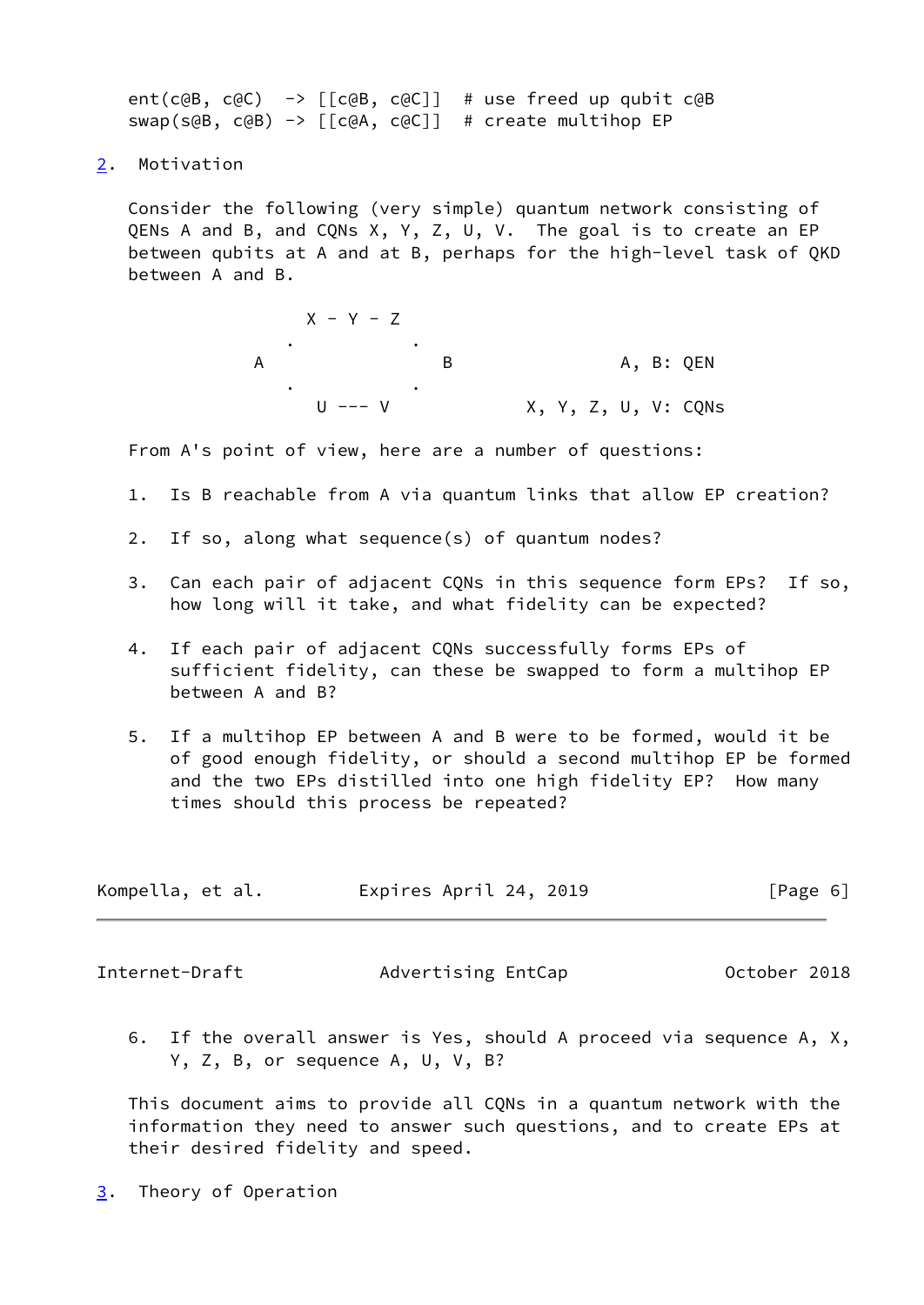A CQN contains one or more communication qubits and one or more storage qubits. Many proposals exist for producing EPs between remote quantum nodes (see for example  $[16]$  $[16]$ ,  $[17]$ ,  $[18]$  $[18]$ ,  $[20]$ ). Abstractly, these result in the generation of EPs with fidelity F after an expected time t. To give an example, we describe the generation of EPs that has been implemented in NV in diamond ( $[16]$  $[16]$ ), and Ion Traps  $([18])$  $([18])$  $([18])$ . The largest distance for producing long-lived entanglement is presently 1.3kms ( $[17]$  $[17]$ ). To entangle a pair of communication qubits, the QNs send carefully timed photons towards the HS. If the process is successful, HS sends an OK message to both QNs.

|          | $c$ -chan                                          |                                 | $c$ -chan            |          |
|----------|----------------------------------------------------|---------------------------------|----------------------|----------|
| Control- | <------>                                           | Heralding                       | <------>             | Control- |
| lable    |                                                    | Station                         |                      | lable    |
| Quantum  | $\star \sim \sim \sim \sim \sim \sim \sim \rangle$ |                                 | $\leftarrow$ ~~~~~~* | Quantum  |
| Node     | g-chan                                             |                                 | $q$ -chan            | Node     |
| A        |                                                    |                                 |                      | В        |
|          |                                                    |                                 |                      |          |
|          |                                                    | classical network control plane |                      |          |

 The classical network control plane is of particular interest here as it would be used by the proposed protocol to advertise and exchange information about the capabilities of the CQNs to generate entanglement. This classical channel exists between all CQNs and is shared with other application specific control and data plane traffic.

<span id="page-7-0"></span>[3.1](#page-7-0). Multihop Entanglement

Kompella, et al. Expires April 24, 2019 [Page 7]

Internet-Draft Advertising EntCap October 2018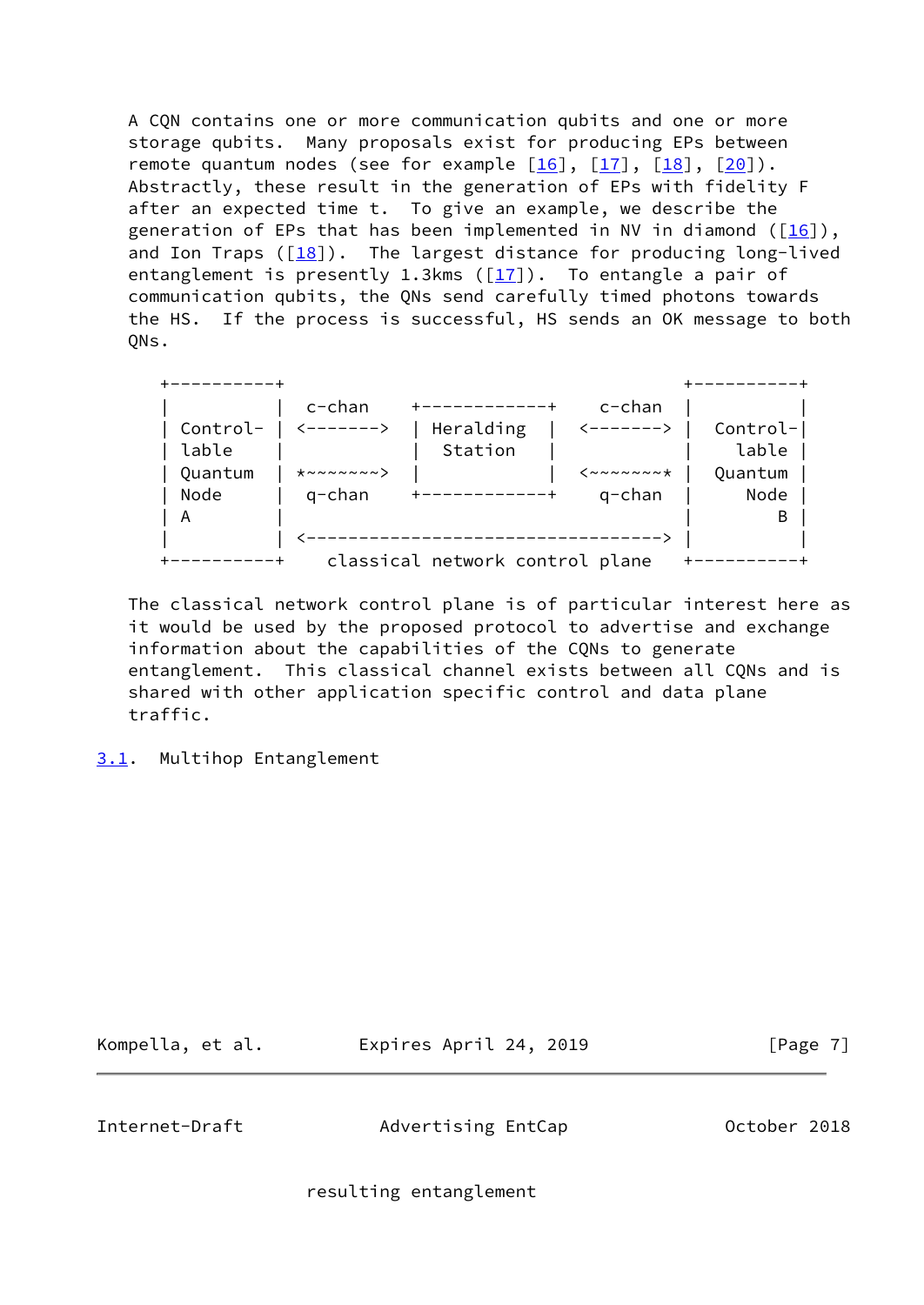|       | *~~~~~~~~~~~~~~~~~~~~~~~~~~~~                   |                                                                                                                                                                                                                       |         |
|-------|-------------------------------------------------|-----------------------------------------------------------------------------------------------------------------------------------------------------------------------------------------------------------------------|---------|
| $+-+$ |                                                 | $+ - +$                                                                                                                                                                                                               | $+-+$   |
| $A+$  |                                                 | $-+B+$                                                                                                                                                                                                                | -+C     |
|       | +-+ A-B Link properties<br>[ (F1,t1), (F2,t2) ] | $+-+$<br>Node B properties:<br>- Number of Communication Qubits<br>- Number of Storage Qubits<br>Node capabilities (operations):<br>- Swap comm <-> storage<br>- Entanglement swap<br>- [(Distillation scheme, time)] | $+ - +$ |
|       |                                                 |                                                                                                                                                                                                                       |         |

 In the figure above, an example request for an entangled pair between nodes A and B will be affected by the following properties:

- o A chosen combination of F(idelity) and t(ime) duration to produce an entanglement at the respective Fidelity. These parameters roughly equate to the quality of the link, the accuracy with which the nodes can use the link, and the delay in classical networking.
- o The actual capability of nodes A and B to make use of the communication qubits.

 A new EP creation between CQNs B and C will similarly be affected by the same parameters as above.

|               |       | resulting entanglement  |  |
|---------------|-------|-------------------------|--|
|               |       |                         |  |
|               | + - + |                         |  |
| $^{\circ}$ A+ | ·+R+  |                         |  |
|               |       | +-+ B-C Link properties |  |
|               |       | [ (F1, t1), (F2, t2) ]  |  |

 And finally, with an entanglement swap operation at node B (which is a node specific capability and has a specific duration) we end up with an A-C EP:

| $AA+--$ |                                    |  |
|---------|------------------------------------|--|
|         |                                    |  |
|         | Node B entanglement swap operation |  |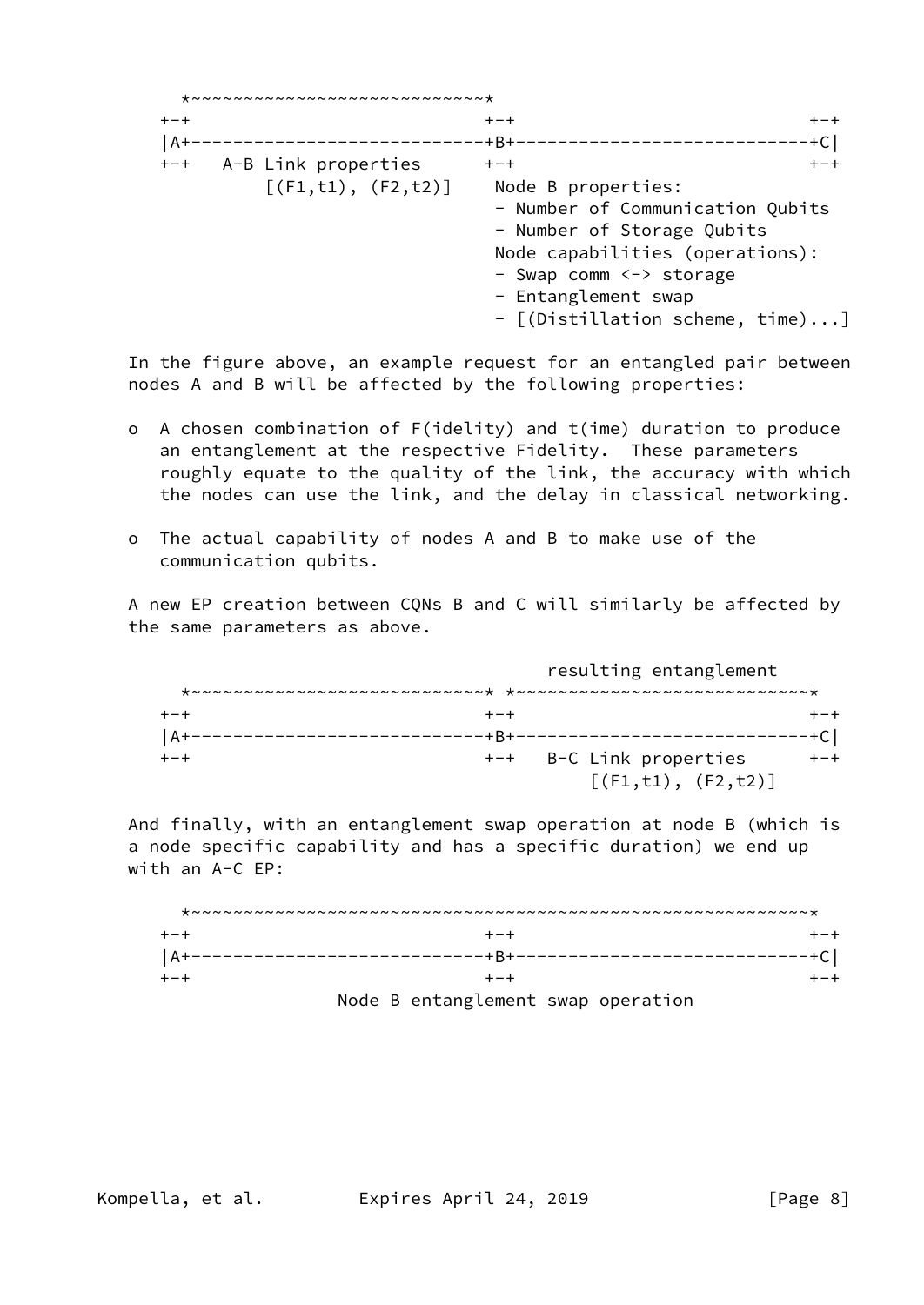<span id="page-9-1"></span>

Internet-Draft Advertising EntCap October 2018

### <span id="page-9-0"></span>[3.2](#page-9-0). Distillation

 If a pair of CQNs A and B share a number of EPs of insufficient quality, they may be combined into a single EP of higher quality by distillation. To do so, these CQNs need to agree on which distillation scheme to use before distillation can proceed. This does not necessarily need to be via communication between A and B, if one agrees upon a deterministic procedure of selecting one. This document suggests the following procedure:

- 1. A and B look at the distillation schemes that both advertise in common.
- 2. If there is none in common, stop. Distillation is not possible.
- 3. If there is a non-trivial subset in common, the first scheme in the node with the lower router ID is to be used by A and B.

Given a chosen distillation scheme  $(S,t,p)$ , an additional time delay will be added for the actual operation: For a 2:1 distillation scheme between nodes A and B, 2 EPs need to be produced followed by an operation on A and B that produces 1 EP. This operation will take time some expected time t, and succeed with probability p.

 2:1 distillation (S,t,p)  $*$ ~~~~~~~~~~~~~~~~~~~~~~~~~~~~ \*~~~~~~~~~~~~~~~~~~~~~~~~~~~~\* +-+ +-+ +-+ |A+----------------------------+B+----------------------------+C| +-+ A-B Link properties  $++-+$   $+- [ (F1,t1), (F2,t2) ]$ 

### <span id="page-9-2"></span>[3.3](#page-9-2). Node Properties

We are interested in exposing the properties of CQNs (including QENs) to allow sophisticated decision making, for example in the creation of entanglement. These properties include:

- 1. Number of communication qubits. The number of communication qubits determines the number of entangled pairs that the node can produce simultaneously.
- 2. Number of storage qubits
- 3. Possible operations, along with their execution time and probability of success: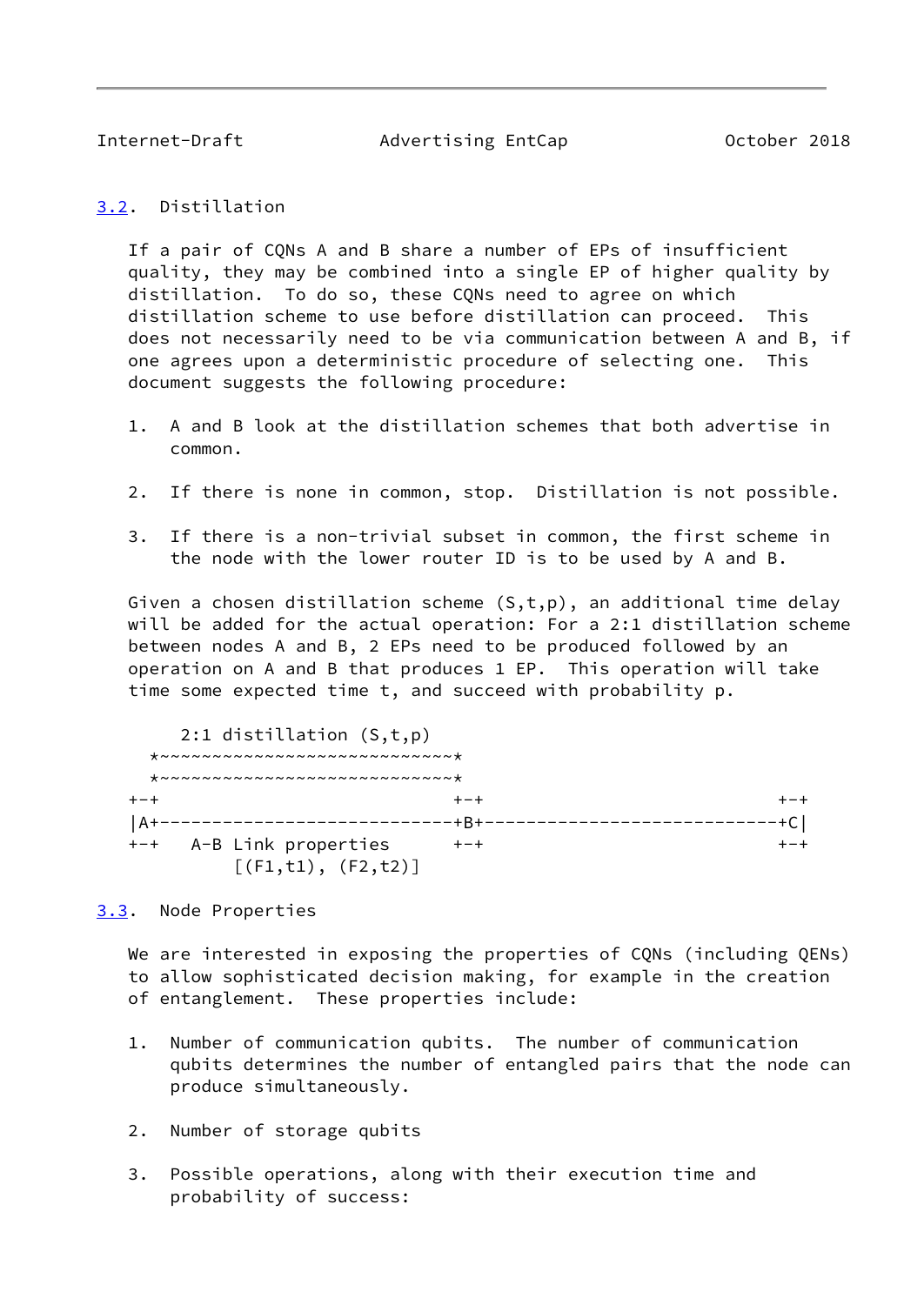1. Swap between communication and storage qubits

| Kompella, et al. | Expires April 24, 2019 | [Page 9] |
|------------------|------------------------|----------|
|------------------|------------------------|----------|

<span id="page-10-1"></span>Internet-Draft Movertising EntCap October 2018

- 2. Entanglement swap
- 3. List of supported distillation schemes (in order of preference).

 Note that several other parameters can be advertised, such as the T1 and T2 times for a qubit's decoherence. These are omitted for now, instead just giving the decay of the fidelity of an EP. If deemed useful, T1 and T2 times can additionally be advertised.

<span id="page-10-0"></span>[3.4](#page-10-0). Link Properties

 A list of (Fn,tn) pairs describing the tradeoffs of a possible entanglement produced by two nodes (the ends of said link): tn is the time to produce an entangled pair with fidelity Fn.

<span id="page-10-2"></span>[4](#page-10-2). The (Ab)use of Protocols

 The routing protocols IS-IS and/or OSPF could be used in order to advertise entanglement capabilities. This section describes the additional data fields needed in order to facilitate the objective.

<span id="page-10-3"></span>[4.1](#page-10-3). A Brief Primer on Link-state Protocols

 This document suggests the use of a link-state protocol to distribute the capabilities of CQNs to create entanglement. This section offers a short introduction to link-state protocols for those not familiar with them.

Consider a directed graph  $G=(V, E)$  with vertices (nodes) V and edges (links) E. Consider also G'=(V', E'); there is a 1-1 mapping from V' to V and from E' to E such that e1' =  $(v1', v2')$  is in E' iff e1 = (v1, v2) is in E and v1' maps to v1 and v2' maps to v2. G' represents the quantum network; V' represents the set of CQNs, and E' the set of quantum links between pairs of CQNs; G represents a classical network parallel to G'; that is, each CQN v' has a corresponding classical node v. v plays a dual role: it is the control node for v', and proxies on behalf of v' in the link-state protocol.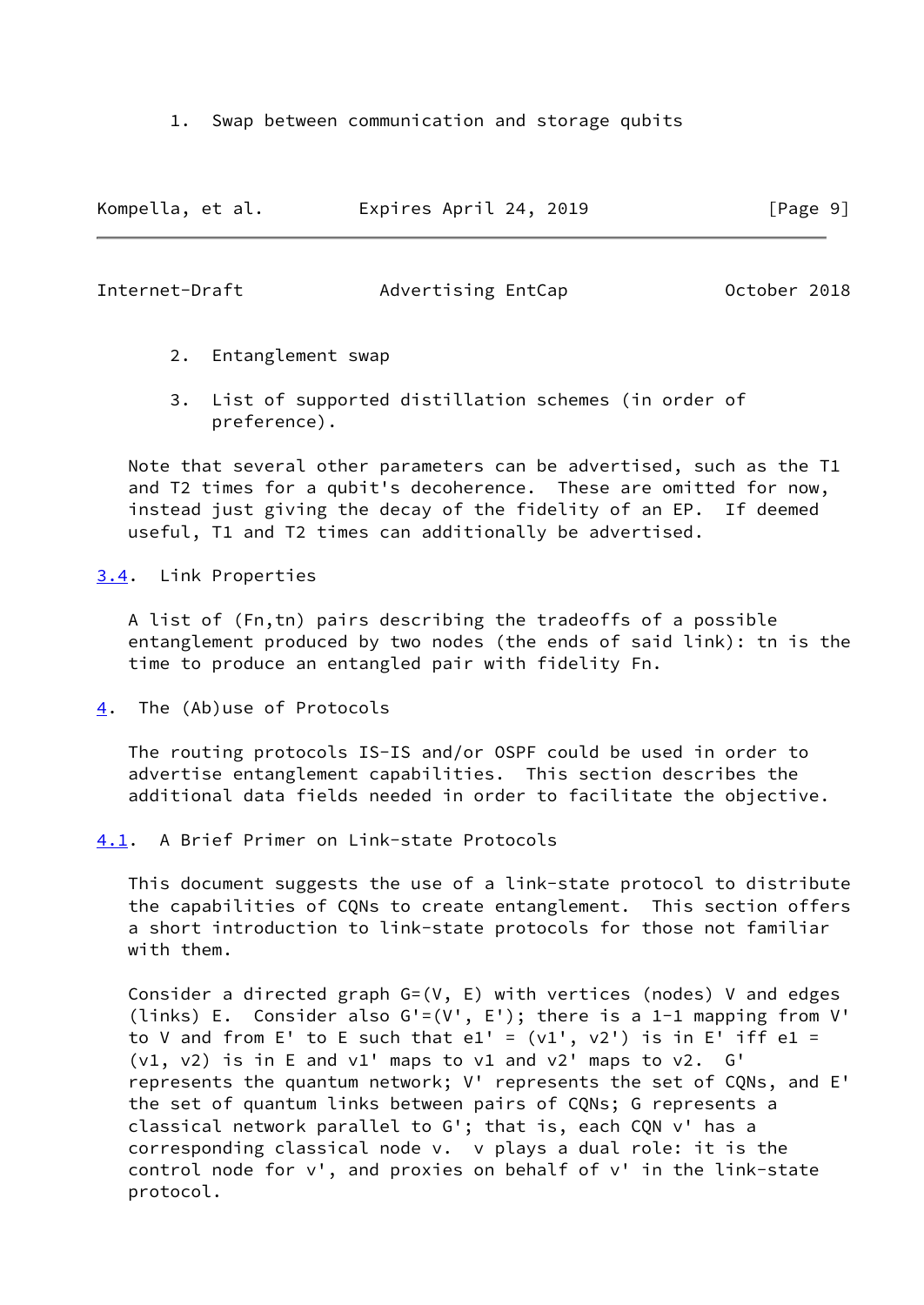The basic objective of a link-state protocol is to "flood" properties of nodes and (directed) links to all nodes in the network. This is accomplished by means of "link-state advertisements" (LSAs) that each node originates and sends to its immediate neighbors. The neighbors in turn send received LSAs to their own neighbors; this process repeats until every node receives every LSA (hence the term "flooding"). The focus of LSAs is the link properties (hence \_linkstate\_ advertisements), although node properties are also advertised.

| Kompella, et al. | Expires April 24, 2019 | [Page 10] |
|------------------|------------------------|-----------|
|                  |                        |           |

Internet-Draft Advertising EntCap October 2018

 There are mechanisms to prevent looping of LSAs, and for reliable flooding. There is also a sequence number by which a more recent update of an LSA can be identified as such, and a mechanism for "aging out" LSAs belonging to nodes no longer in the network. In what follows, quantum node and link properties are added to the link state advertisements of the corresponding classical node. Note that link properties need not be symmetric; that is, the link properties of  $(v, w)$  need not be the same as those of  $(w, v)$ .

 The net result of flooding is that every node has the same picture of the network (modulo LSAs in flight); in particular, each node knows the overall topology and connectivity of the network, and can use this information to make decisions. In a classical network, such a decision could be to compute a shortest path; for the quantum network, it could be choosing a feasible path (i.e., sequence of CQNs) for a multihop entanglement. Note that a node doesn't really know when it has complete and up-to-date information about the network; LSA updates may be originated at any time. Usually, this is okay: for example, if a node v learns enough of the network to have a path to another node w, it can compute a multihop entanglement to w. Subsequent updates may provide a more optimal (or higher probability) entanglement path. There are heuristics one can apply to guess that the link-state database (LSDB) (i.e., the union of all LSAs) is complete-ish; however, as nodes (and links) can fail or disconnect, there really is no such thing as "the full LSDB".

 Each node v is identified by a "router ID" (an IP address uniquely allocated to v), denoted by rid(v). A link  $L = (v, w)$  is identified by  $(rid(v), i)$  where i is an index allocated by v for L unique for each link emanating from v. (L may also be identified by IP addresses, but we'll ignore that for now.) It is generally expected that a directed link  $(v, w)$  is matched by a link  $(w, v)$ ; if not,  $(v, w)$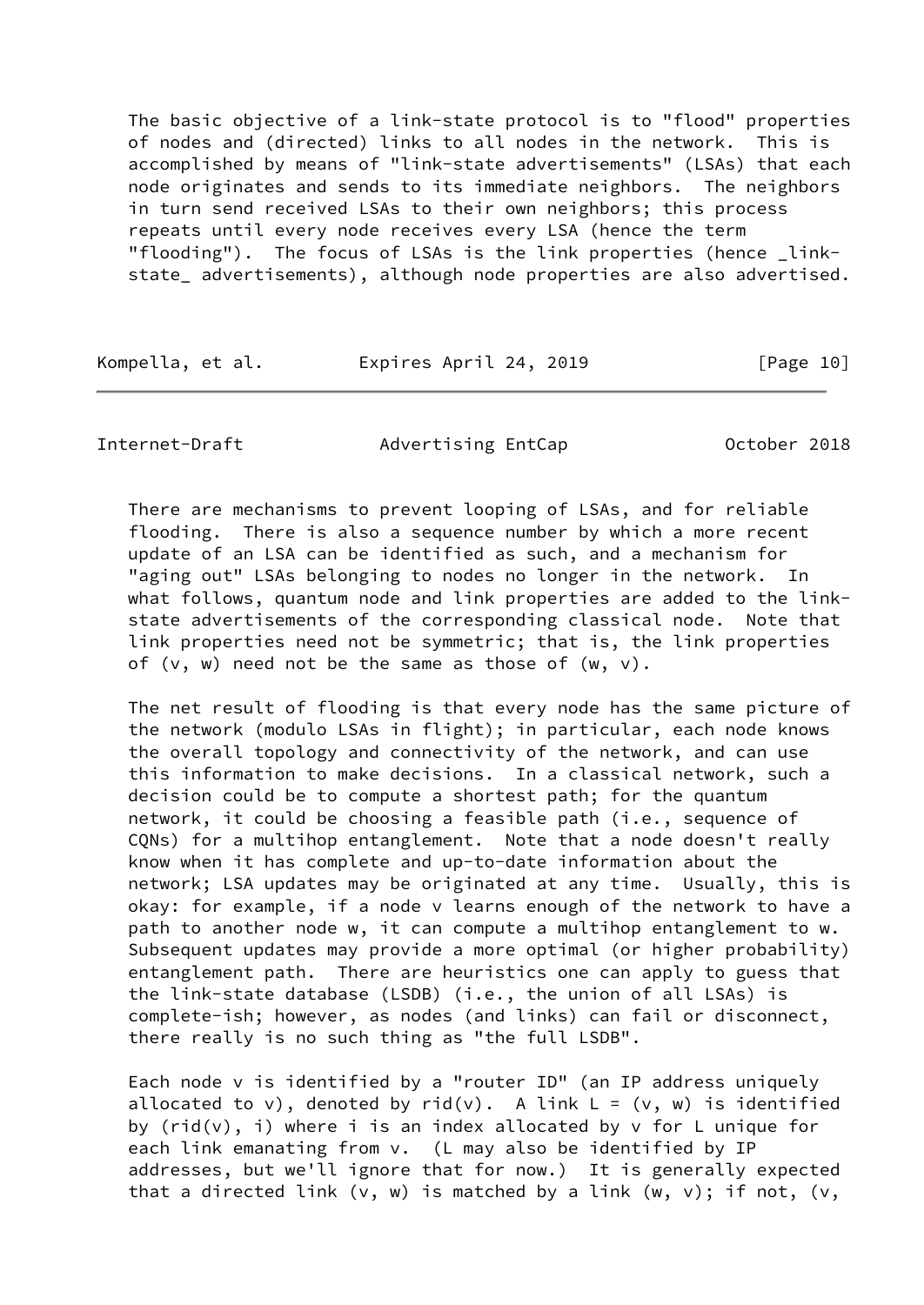w) is ignored from subsequent consideration; in particular, no link properties are advertised for this link by v. Note that a pair of nodes may have multiple links between them; for simplicity, the notation will not be extended to indicate this. We'll assume  $rid(v')$  $=$  rid(v) and the index allocated to a quantum link  $e'$  is the same as that of the corresponding classical link e.

Let v, w be a pair of neighboring nodes, and let  $LI = (v, w)$  and  $L2 =$ (w,  $v$ ) in E be directed links in opposite directions between  $v$  and w with identifiers (rid(v), i1) and (rid(w), i2) respectively (where i1 is the index allocated for L1 by v, and similarly for i2)). As a first step in running a link-state protocol, v runs a "hello protocol" all its links; in particular, over L1. Similarly, w will run the hello protocol over L2. The hello protocol serves to exchange the indices il and i2, and thus identify (rid(v), il) as the reverse link of  $(rid(w), i2)$ . This allows both v and w to correlate

| Kompella, et al. | Expires April 24, 2019 | [Page 11] |
|------------------|------------------------|-----------|
|------------------|------------------------|-----------|

<span id="page-12-1"></span>Internet-Draft Movertising EntCap October 2018

 the link properties of L1 and L2. If the hello protocol fails between v and w, neither node includes link properties for the link in their LSAs.

 Once the hello protocol has been run on all links, v starts the process of generating and sending its own LSA over all its links, and of receiving the current LSDB from its neighbors. Note that an LSA originated by v must propagate unchanged across the network; only v is allowed to change it (and such a change must be accompanied by updating the LSA's sequence number). Such an update is triggered by a new link coming up, an existing link going down, or a node or link property changing.

 IS-IS and OSPF are in principle similar, although the details of the protocol mechanisms and encodings vary. In both protocols, a Type- Length-Value (TLV) is used to encode most node and link properties. In IS-IS, TLVs are used for all properties, and a single type of LSA is used; in OSPF, there are several types of LSAs, and many (but not all) properties are encoded as TLVs.

[1] has examples of "standard" LSAs for routing;  $[4]$  has the socalled Traffic Engineering LSAs.

<span id="page-12-0"></span>[4.2](#page-12-0). Node Properties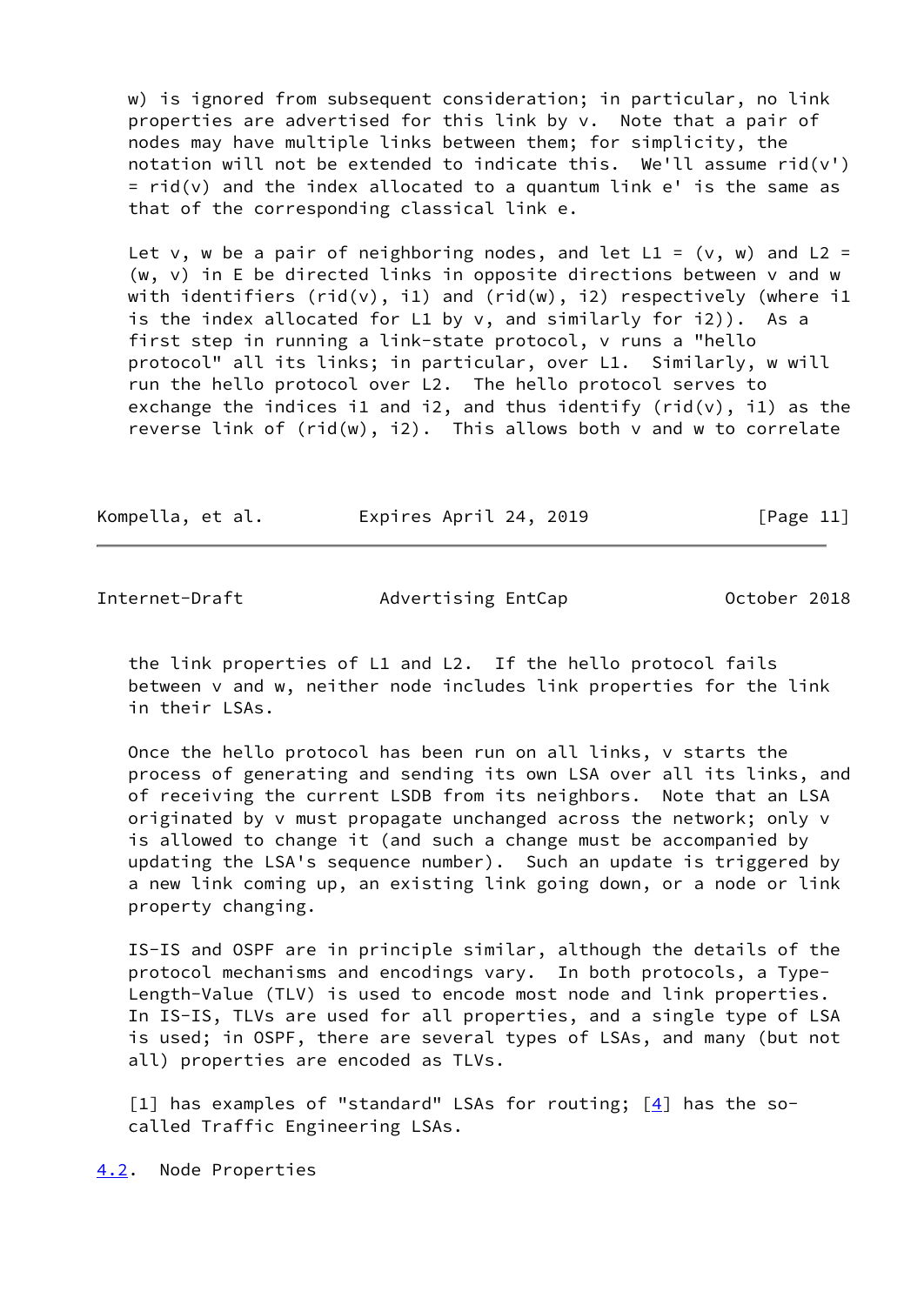Here, we give a protocol-independent description of quantum node properties; later documents will specify the encoding specifically for IS-IS and OSPF.

 Note that the following list of node properties is a strawman; all details are subject to change, and other properties may be added as needed.

The following node properties are added to the appropriate LSA:

 <Qubit-TLV><NCQ><NSQ> <CS-Swap><Prob><ExecTime> <Ent-Swap><Prob><ExecTime> <Measure><Prob><ExecTime> <NDistSch><DistScheme1><DistScheme2>

<span id="page-13-0"></span>[4.3](#page-13-0). Link Properties

 Only one link property is listed. It gives the time-fidelity tradeoffs of an entanglement operation as a list:

<N-Ent-TO><time1><fid1><time2><fid2>...

| Kompella, et al. | Expires April 24, 2019 | [Page 12] |
|------------------|------------------------|-----------|
|------------------|------------------------|-----------|

<span id="page-13-2"></span>Internet-Draft Movertising EntCap October 2018

 This is interpreted as follows: an entanglement operation may be initiated between nodes  $v$  and w over link  $(v, w)$ . Depending on how fast one wants to complete (time-i), the list gives the corresponding fidelity of the resulting entanglement (fid-i). time-i is given in nanoseconds; fid-i as a number between 0 and 999999. THe denominator is 1000000.

 Note that this link property is symmetric, as entanglement is initiated simultaneously at v and w.

<span id="page-13-1"></span>[5](#page-13-1). Security Considerations

 It is not anticipated that adding these extensions to IS-IS and OSPF will present new security hazards to those protocols. Since however a common application of entangled pairs is for security purposes (such as QKD), it is worth investigating whether this application places a higher burden of security on the underlying protocols.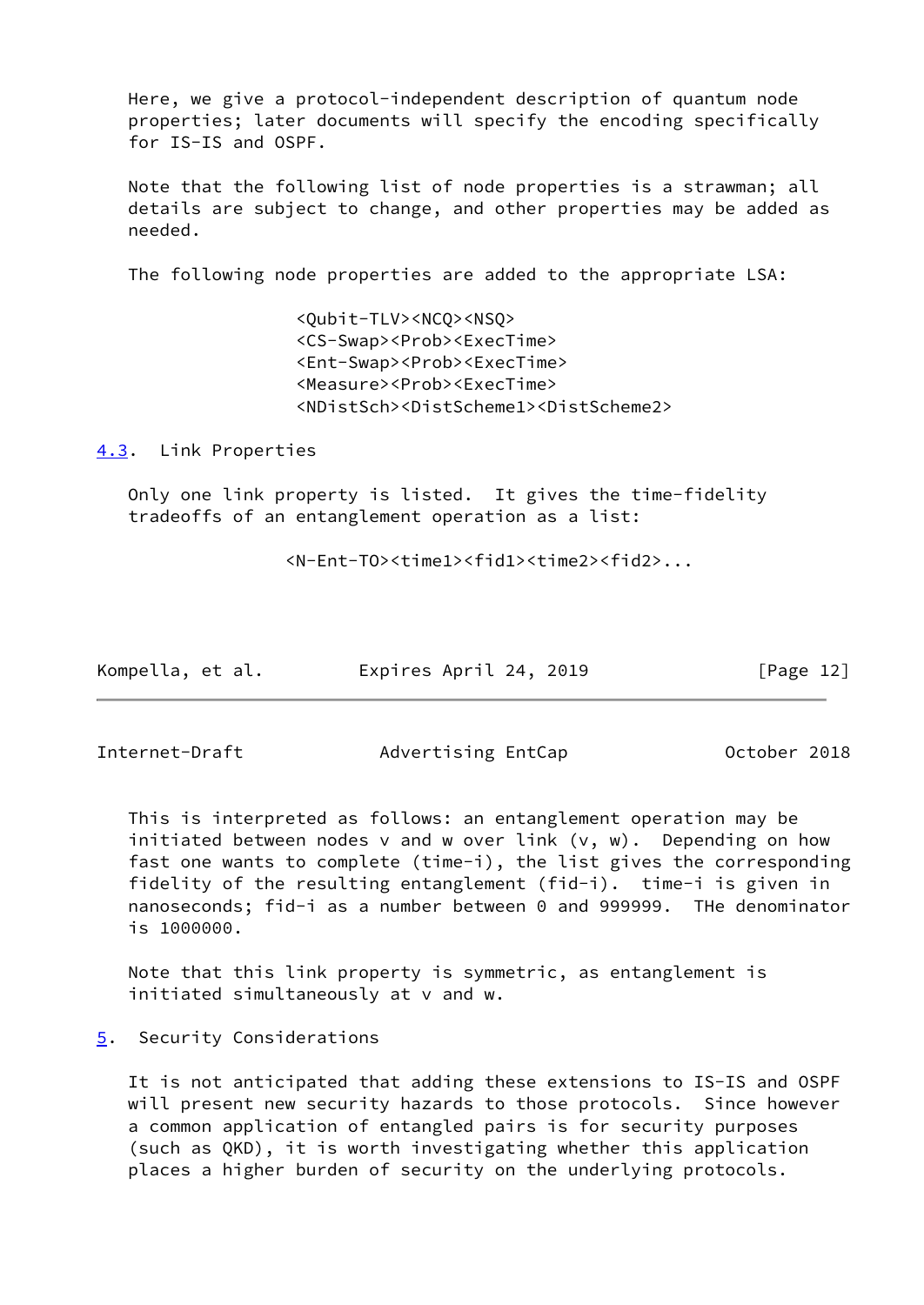# <span id="page-14-1"></span>[6](#page-14-1). Acknowledgments

 The authors would like to thank the following people for their contributions and support to this document: Vesna Manojlovic (RIPE NCC) and Axel Dahlberg (QuTech). Kompella would also like to thank Bruno Rijsman for encouraging him to learn about Quantum Computing and Networking.

Also:



<span id="page-14-2"></span>[7](#page-14-2). IANA Considerations

There are no requests as yet to IANA for this document.

- <span id="page-14-3"></span>[8](#page-14-3). References
- <span id="page-14-4"></span>[8.1](#page-14-4). Normative References
	- [1] Callon, R., "Use of OSI IS-IS for routing in TCP/IP and dual environments", [RFC 1195,](https://datatracker.ietf.org/doc/pdf/rfc1195) DOI 10.17487/RFC1195, December 1990, <<https://www.rfc-editor.org/info/rfc1195>>.

Kompella, et al. Expires April 24, 2019 [Page 13]

<span id="page-14-5"></span>Internet-Draft Movertising EntCap October 2018

- <span id="page-14-0"></span> [2] Bradner, S., "Key words for use in RFCs to Indicate Requirement Levels", [BCP 14](https://datatracker.ietf.org/doc/pdf/bcp14), [RFC 2119](https://datatracker.ietf.org/doc/pdf/rfc2119), DOI 10.17487/RFC2119, March 1997, <[https://www.rfc-editor.org/info/rfc2119>](https://www.rfc-editor.org/info/rfc2119).
- [3] Katz, D., Kompella, K., and D. Yeung, "Traffic Engineering (TE) Extensions to OSPF Version 2", [RFC 3630,](https://datatracker.ietf.org/doc/pdf/rfc3630) DOI 10.17487/RFC3630, September 2003, <[https://www.rfc-editor.org/info/rfc3630>](https://www.rfc-editor.org/info/rfc3630).
- <span id="page-14-6"></span>[4] Li, T. and H. Smit, "IS-IS Extensions for Traffic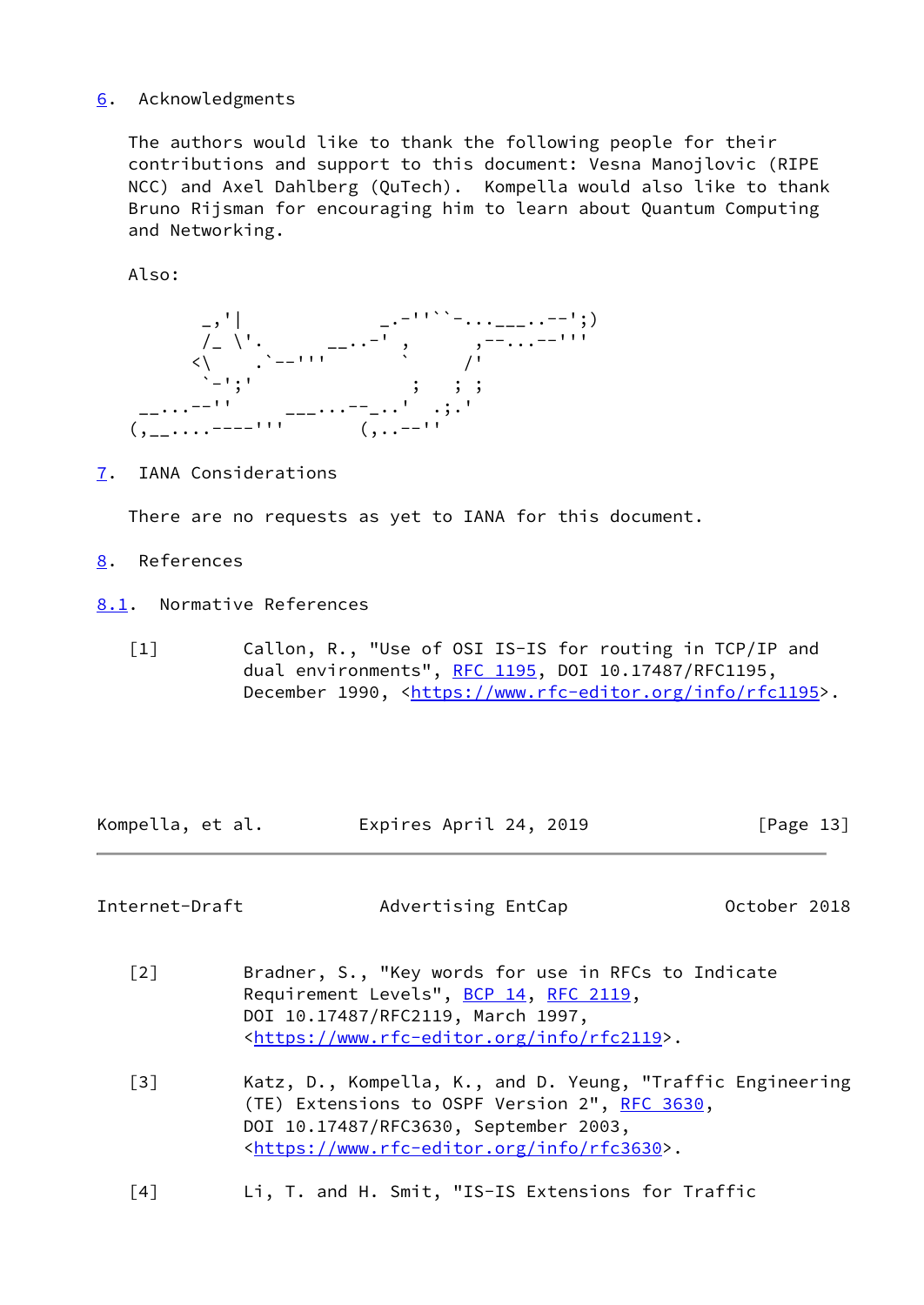Engineering", [RFC 5305](https://datatracker.ietf.org/doc/pdf/rfc5305), DOI 10.17487/RFC5305, October 2008, [<https://www.rfc-editor.org/info/rfc5305](https://www.rfc-editor.org/info/rfc5305)>.

- [5] Ishiguro, K., Manral, V., Davey, A., and A. Lindem, Ed., "Traffic Engineering Extensions to OSPF Version 3", [RFC 5329,](https://datatracker.ietf.org/doc/pdf/rfc5329) DOI 10.17487/RFC5329, September 2008, <[https://www.rfc-editor.org/info/rfc5329>](https://www.rfc-editor.org/info/rfc5329).
- [6] Aggarwal, R. and K. Kompella, "Advertising a Router's Local Addresses in OSPF Traffic Engineering (TE) Extensions", [RFC 5786](https://datatracker.ietf.org/doc/pdf/rfc5786), DOI 10.17487/RFC5786, March 2010, <[https://www.rfc-editor.org/info/rfc5786>](https://www.rfc-editor.org/info/rfc5786).
- <span id="page-15-3"></span><span id="page-15-2"></span><span id="page-15-0"></span>[8.2](#page-15-0). Informative References
	- [7] "Qubit", [<https://en.wikipedia.org/wiki/Qubit](https://en.wikipedia.org/wiki/Qubit)>.
	- [8] "Quantum Entanglement", <[https://en.wikipedia.org/wiki/Quantum\\_entanglement>](https://en.wikipedia.org/wiki/Quantum_entanglement).
	- [9] "Quantum Network", <[https://en.wikipedia.org/wiki/Quantum\\_network>](https://en.wikipedia.org/wiki/Quantum_network).
	- [10] "Quantum Teleportation", <[https://en.wikipedia.org/wiki/Quantum\\_teleportation>](https://en.wikipedia.org/wiki/Quantum_teleportation).
	- [11] "Quantum Fidelity", [<https://en.wikipedia.org/wiki/](https://en.wikipedia.org/wiki/Fidelity_of_quantum_states) Fidelity of quantum states>.
	- [12] Wehner, S., Elkouss, D., and R. Hanson, "Quantum internet: A vision for the road ahead", Science 362, 6412, 2018.
	- [13] Rozpedek, F., Schiet, T., Thinh, L., Elkouss, D., Doherty, A., and S. Wehner, "Optimizing practical entanglement distillation", Phys. Rev. A 97, 062333, 2018, <[https://arxiv.org/abs/1803.10111>](https://arxiv.org/abs/1803.10111).

<span id="page-15-6"></span><span id="page-15-5"></span>

| Kompella, et al. | Expires April 24, 2019 | [Page 14] |
|------------------|------------------------|-----------|
|                  |                        |           |

<span id="page-15-1"></span>

| Internet-Draft | Advertising EntCap | October 2018 |  |
|----------------|--------------------|--------------|--|
|                |                    |              |  |

- <span id="page-15-4"></span>[14] "Quantum Key Distribution", <[https://en.wikipedia.org/wiki/Quantum\\_key\\_distribution](https://en.wikipedia.org/wiki/Quantum_key_distribution)>.
- <span id="page-15-7"></span>[15] "Nitrogen-vacancy center",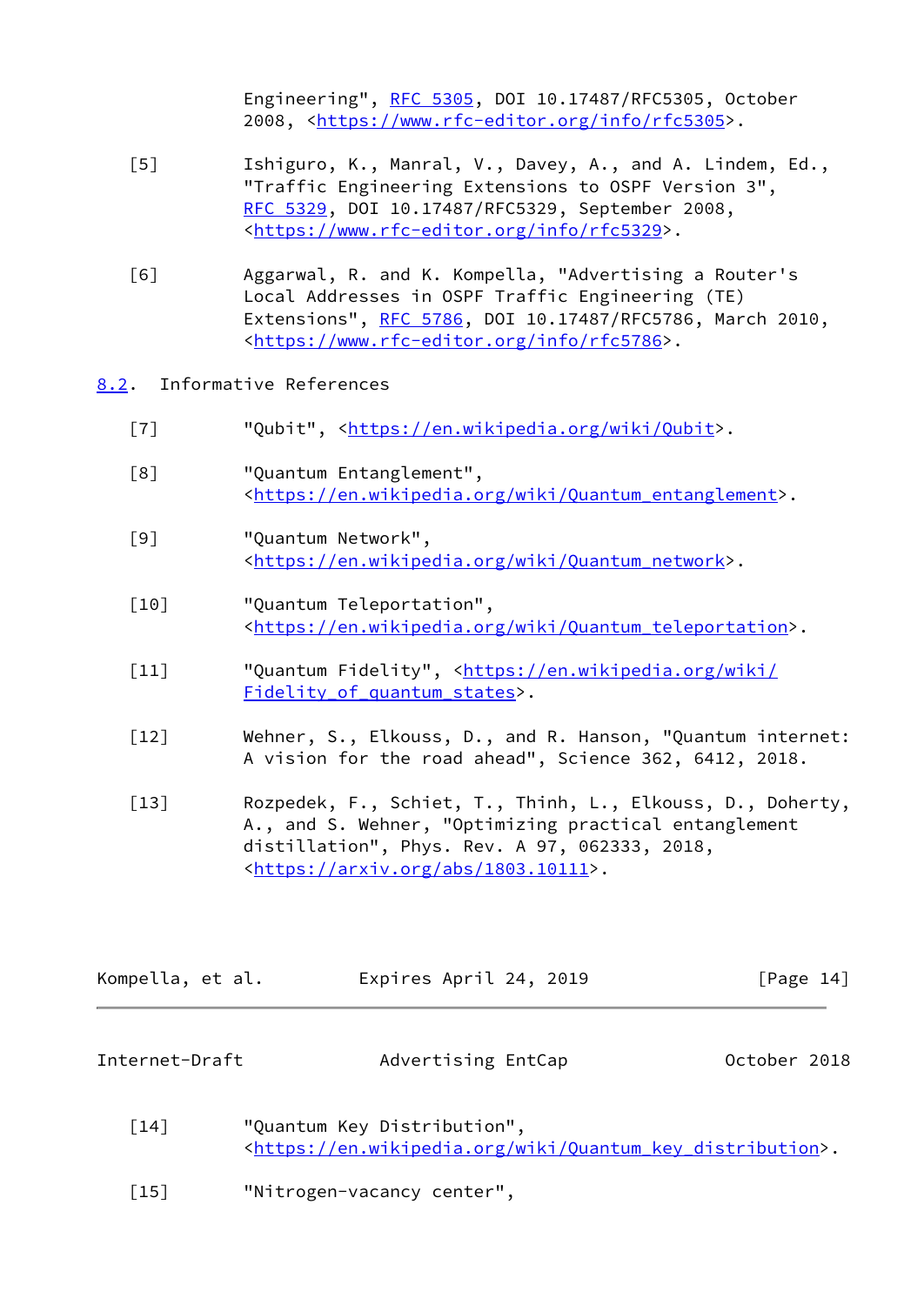<[https://en.wikipedia.org/wiki/Nitrogen-vacancy\\_center>](https://en.wikipedia.org/wiki/Nitrogen-vacancy_center).

- <span id="page-16-0"></span> [16] Humphreys, P., "Deterministic delivery of remote entanglement on a quantum network", Nature 558, 2018.
- <span id="page-16-1"></span>[17] Hensen, B. and others, "Loophole-free Bell inequality violation using electron spins separated by 1.3 kilometres", Nature 526, 2015.
- <span id="page-16-2"></span> [18] Hucul, D. and others, "Modular entanglement of atomic qubits using photons and phonons", Nature Physics 11(1), 2015.
- <span id="page-16-3"></span> [19] Noelleke, C. and others, "Efficient Teleportation Between Remote Single-Atom Quantum Memories", Physical Review Letters 110, 140403, 2013.
- <span id="page-16-4"></span>[20] Sangouard, N. and others, "Quantum repeaters based on atomic ensembles and linear optics", Reviews of Modern Physics 83, 33, 2011.

Authors' Addresses

 Kireeti Kompella Juniper Networks, Inc. 1133 Innovation Way Sunnyvale, CA 94089 USA

Email: kireeti.kompella@gmail.com

 Melchior Aelmans Juniper Networks, Inc. Boeing Avenue 240 Schipol-Rijk, PZ 1119 The Netherlands

Email: melchior@aelmans.eu

Kompella, et al. Expires April 24, 2019 [Page 15]